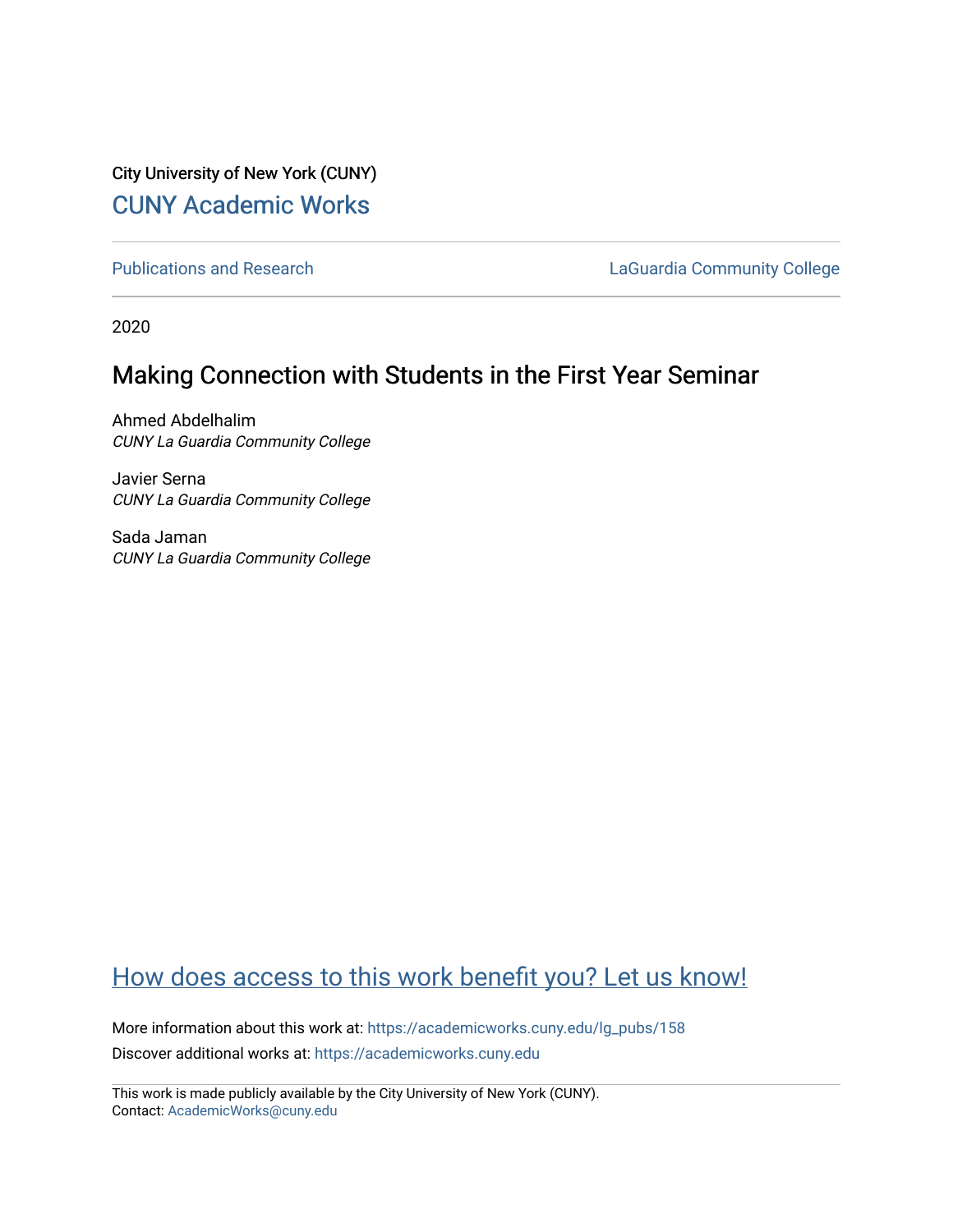# **Making Connection With Students in the First Year Seminar**

Authors: Ahmed Abdelhalim, Javier Serna & Sada Jaman Review Editors: Rita Zuba Prokopetz & Barbara Ramirez

This paper discusses engagement tools for cultivating students' collaborative experiences and accessing faculty through an effective online learning environment. One of the primary goals of the First Year Seminar (FYS) courses for the business discipline is student retention. Students in their first year must overcome many obstacles to succeed academically, and faculty at LaGuardia Community College (LAGCC) need to be able to address these needs so that they can graduate on time. Thus, the Business and Technology (BAT) Department at LAGCC provides the opportunity to use collaborative online tools such as Connect To Completion (C2C) and ePortfolio simultaneously to meet these needs while helping them understand the importance of timely graduation Faculty in the FYS courses use the virtual advising tool C2C to communicate with their students about various needs, while the ePortfolio serves as a tool that influences student learning. Both tools provide an opportunity for first-semester students to reach out to their faculty and advisors, which creates a strong support system. The C2C tool facilitates students in developing a strong bond with their advisors and faculty through receiving constant alerts about their performance in the course. Both applications are easy-to-use for all the stakeholders, making the students feel welcome at and invested in LaGuardia. The approach of using the C2C and ePortfolio tools simultaneously not only helps students to think comprehensively about their needs but also helps them to understand the importance of graduating on time.

### **Introduction**

Students' first-year experience is always challenging because they are transitioning from high school to college life. In addition, they struggle during this first year navigating to college resources and obtaining the right help to understand their major and to identify their academic goals. Although LaGuardia Community College (LAGCC) aims to have a strong support system and to respond effectively when students seek help, students still struggle to adjust to using the new tools needed to reach out to the appropriate divisions when they need guidance. According to the CCSSE (2012), data suggest only about 45% of community college students complete a degree. These data indicate that either students lack the skills to persevere in college or the institution lacks a collaborative tool for addressing the students' needs. Such support is important as students should be able to think critically in establishing their academic goals in a realistic manner so that they don't waste time at the community college figuring out what courses to take next semester or simply dropping out for a semester because they are uncertain. Students in the first semester need to develop the academic skills for solving problems not only for selecting appropriate courses but also for reaching out for academic support when needed. LAGCC addresses this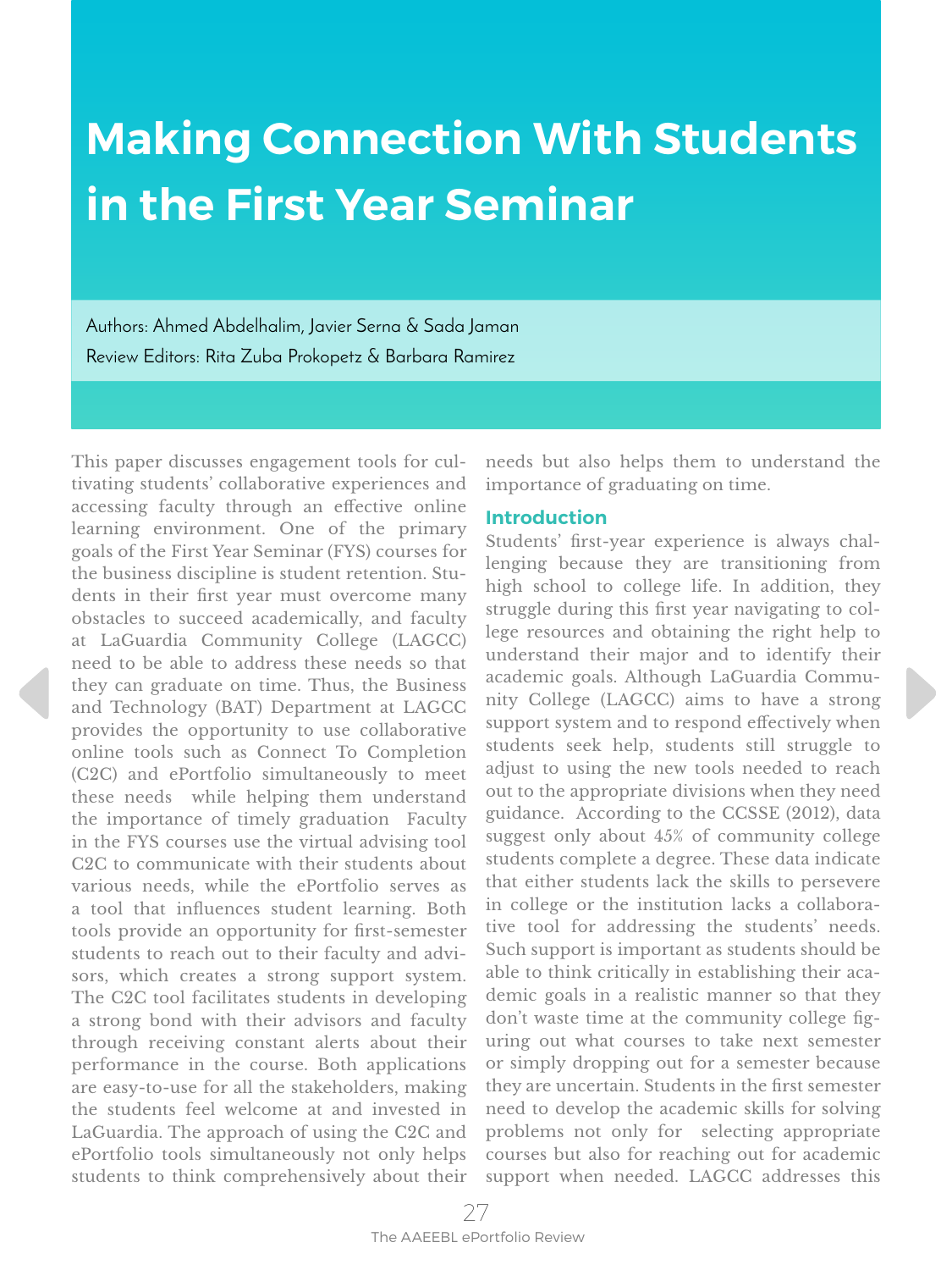issue by using a single sign-in system to access the robust online tools; in the FYS courses, students get a chance to explore these tools and to learn how to stay connected with the campus and to cultivate their learning experience.

### **First Year Seminar**

LAGCC offers a discipline-based First Year Seminar (FYS), where faculty members remain involved in understanding students' needs. In other words, faculty remain very open with the FYS students throughout the semester so that they feel welcome to ask for help. The FYS course is designed to include lecture hours and lab hours where students are facilitated by a mentor known as a Student Success Mentor (SSM). During the lab hours, SSMs serve as role models and help the students to work on their ePortfolios. Conversely, in the lecture hour, faculty help the students develop the academic skills to succeed in college while ensuring students learn how to use the technology suites that include CUNYFirst, Blackboard, Connect To Completion (C2C), Degree Audits, ePortfolio, email and many more options. FYS is one of the high-impact practices (HIP) that demonstrate student engagement and success (Chen et al., 2016; Conefrey, 2017). In FYS courses, faculty implement a series of activities to engage the students, all of which are necessary for student success. Donaldson et al. (2017) defined engagement as "the interaction between the time, effort and other relevant resources invested by both students and their institutions intended to optimize the student experience and enhance the learning outcomes and development of students and the performance, and reputation of the institution" (p. 2922).

 Lack of engagement can create frustration for the students because they don't find the learning meaningful, resulting in a disconnect in their studies. Students may also experience disengagement when they do not feel connected to the campus. Donaldson et al. (2017) defined active learning as meaningful learning activities that allow the students to remain engaged. Active learning includes collaboration,

participation and involvement through which learners are enabled to learn from one another. Technology supports the active learning process if used to create the "sense of community and connectedness" that is crucial for students' academic success (Donaldson et al., p. 2922). Faculty in the FYS seek ways to engage the students by using the ePortfolio platform and C2C so that students find ways to connect with the campus and achieve academic success which may lead to graduation on time. One of the most meaningful assignments in the FYS is Planning my Degree; students appreciate it primarily because this assignment leads to a clear curriculum guide. Later students have less confusion in choosing the appropriate courses since they can easily refer to this assignment facilitated in the FYS courses.

## **ePortfolio**

Technology usage is a common practice in academic institutions, and the expectation is that students use online tools in submitting their assignments, registering, and searching for course materials, among other tasks. In the FYS, the students are introduced to the login procedure of the LaGuardia portal, where they can easily access the online tools. As soon as they login, they can view the dashboard, which includes the features of the C2C system and the link to ePortfolio. Students in their first year of study struggle to understand the use of the different tools being offered to them, and faculty in the FYS courses continue to reinforce the use of ePortfolio and C2C to help students gain a sense of belonging to the campus. FYS students can easily become frustrated especially if they do not understand the array of technology suites. To motivate them, students receive kudos via the C2C platform to encourage them. Similarly, if students actively use the ePortfolio platform to add their academic work, they can see their longitudinal growth.

Though students do not at first appreciate the use of ePortfolio, they slowly understand its purpose when they look at one another's work.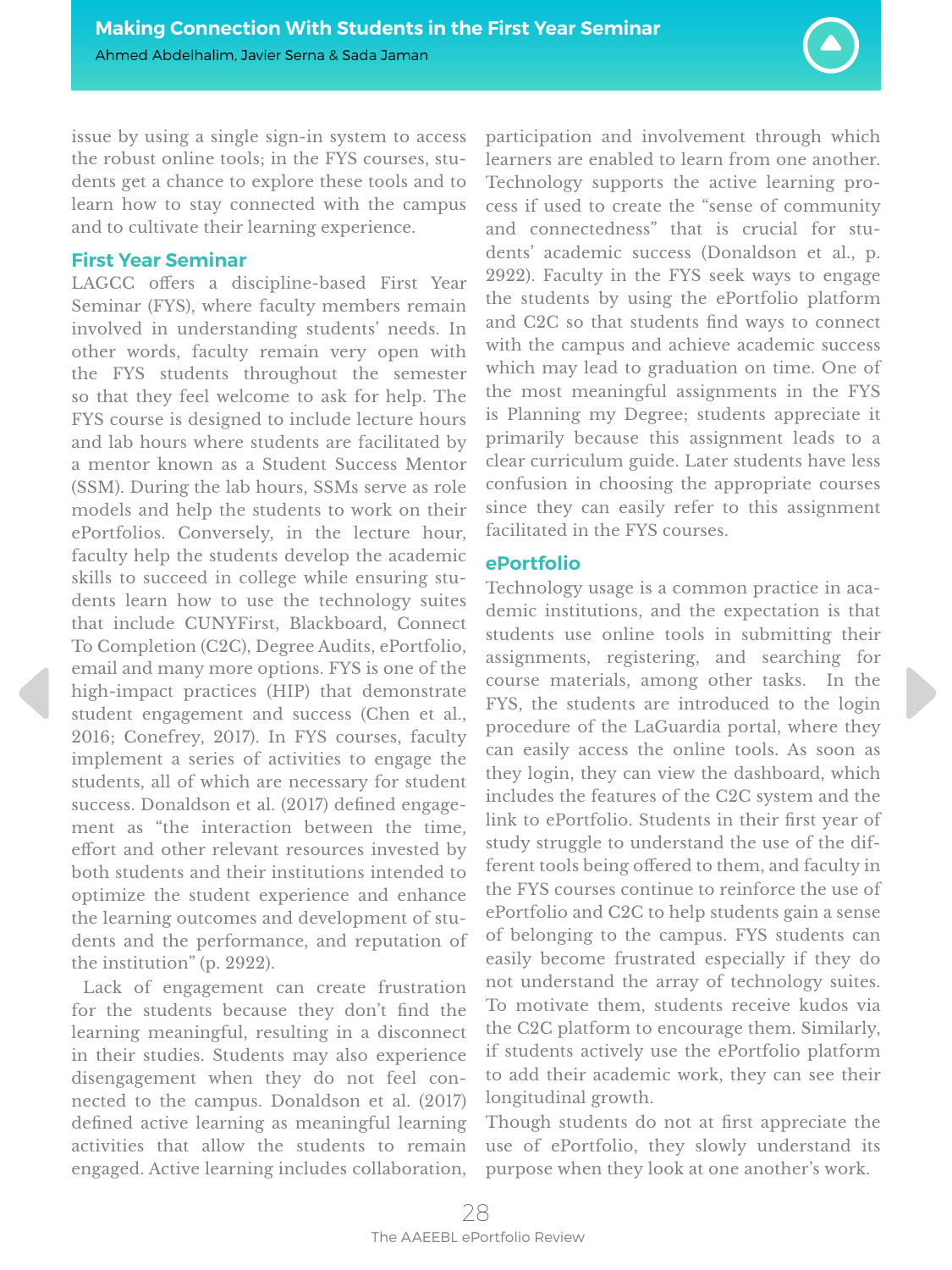**Because defining academic goals can be confusing for students, the completion of the Advisement form by the faculty member can assist them in understanding their current status in relation to their goals.** 

Today social engagement is a popular trend that students can easily adapt, and ePortfolio can serve as a social pedagogy tool that facilitates not only student engagement but also a means to exchange dialogues between learners from an academic standpoint. This use of an ePortfolio can be seen as a social space where students can foster growth and a sense of belonging throughout the semester (Eynon & Gambino, 2018). They also receive comments from their peers, inspiring them to continue editing their ePortfolios.

## **C2C**

At first, faculty thought that the C2C application was just another tool that requires the students to remember their login credentials and to learn how to use the platform. However, because the C2C application is integrated with the LaGuardia portal, students do not need to struggle to login. As Bayne (2010) mentioned, it is important to consider student energy, adding "if a technology is requiring too much of the students' energy, then we need to refocus on the learning" (p. 12). The Business and Technology Department (BAT) piloted the C2C system, a communication tool that allows students to exchange messages interactively with their faculty and advisors, in the Spring of 2017. The system incorporates additional features that allow the faculty to:

- Provide feedback to their students using the kudos—Thumbs Up, Heads Up, Reminder
- Add referrals for their students based on their needs
- Exchange messages with students and advisors
- Prepare a programmatic plan using the Advisement form

#### • View students' records/dashboards

Students also benefit by using the system. They can easily connect to faculty and advisors to discuss their needs on a one-on-one basis rather than looking for office hours and office locations. When students receive kudos from their faculty, they are encouraged to do better in their studies and to stay focused throughout the semester to achieve their academic goals. Because defining academic goals can be confusing for students, the completion of the Advisement form by the faculty member can assist them in understanding their current status in relation to their goals. The Advisement form in the C2C platform also clearly defines each step. As a result, students in their first year of study are able to comprehend the bigger picture, so moving forward, they are confident and have developed a sense of belonging to the institution.

#### **Survey Results**

A C2C survey including five questions was administered in six FYS courses in the 2018 Spring and Fall semesters to capture students' experiences using the C2C system. Based on the survey results, the use of C2C can significantly impact students' academic success. On average we noticed an increase in awareness and use of C2C as the semester progressed. The findings reported here represent the comparison between the end-of-semester survey data. The survey results from Spring 2018 to Fall 2018 demonstrate the encouragement the students felt upon receiving the kudos–thumbs up, heads up, reminder (Figure 1). More specifically, approximately 62% of the students felt encouraged when they have received a thumbs up (see Figure 1). Students further expressed that the system helped them to stay focused and acted as a reminder to graduate on time (see Figures 2 and 3). In addition, the survey results indicate how the application created a strong sense of encouragement, which students appreciated. Students also appreciated how they can use the application to get in touch with the faculty and staff members at the institution. Hence, the ease-of-use of the C2C application enabled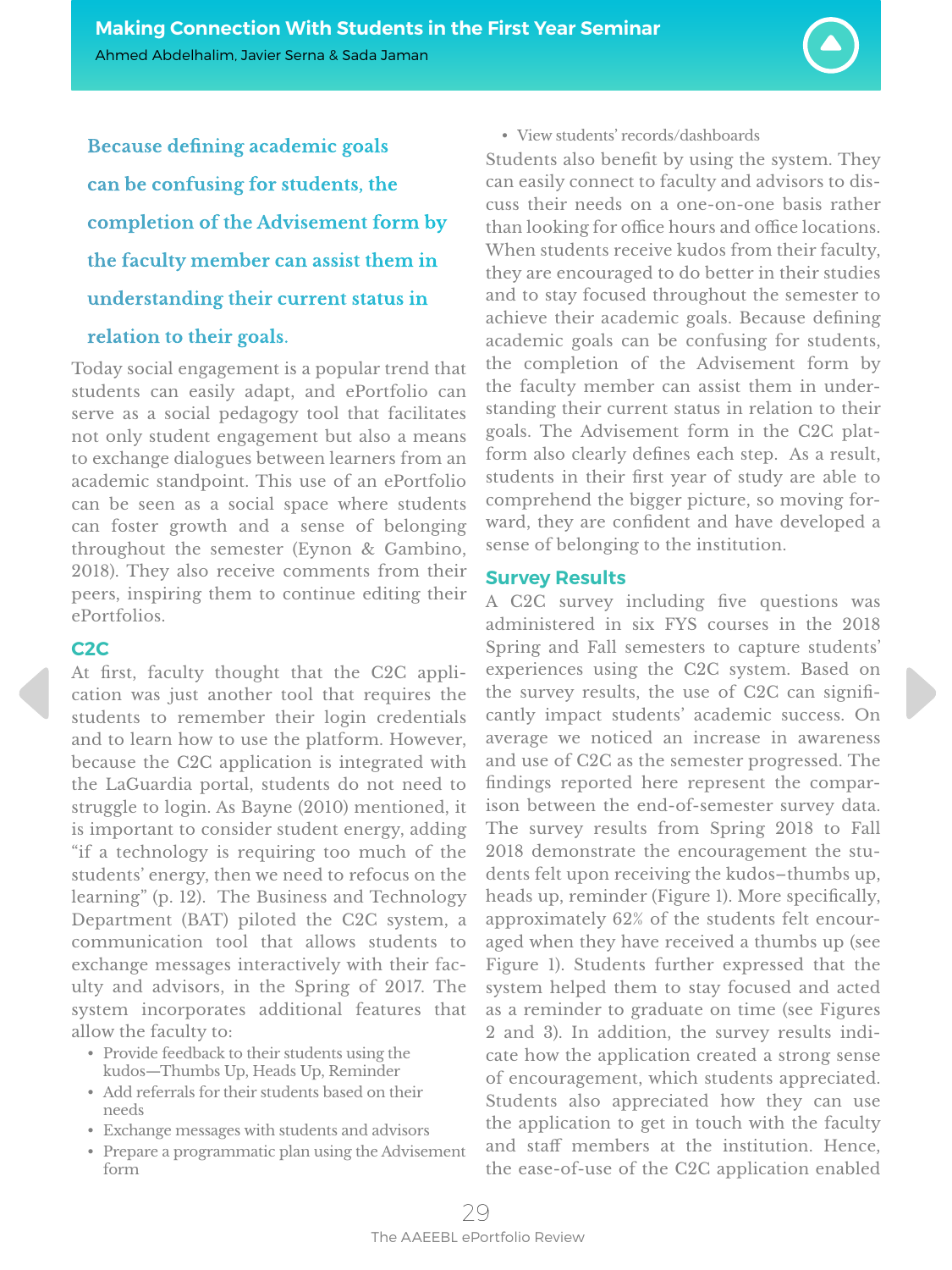the students, faculty and advisors to create a strong bond.

Though the C2C survey has not been able to capture college-wide data, we have shared the data we have collected from our colleagues to investigate the students' perceptions of the application. The survey would have to be implemented and documented on a large scale to obtain enough data to identify root cause









Figure 3. Responses to graduation question

analysis and implementation of best pedagogical practices. As depicted in these figures, we noted significant, supportive and correlative observations (Figures 1-3).The fact that the FYS seminar is comprised of recent high school graduates as well as returning or transferring students along with the dynamics of the class may explain some of the preliminary variances found from semester to semester.

#### **Conclusion**

Students exposed to the C2C and ePortfolio tools are more likely to have a better understanding of how to use the system effectively. Because both tools are so interactive, students remained engaged throughout the semester and created a bond with their faculty and advisors. The system also stores evidence while keeping track of the messages exchanged. Students, faculty and advisors can then reflect on the previous messages to make future academic decisions. At the end of the semester, students had gained confidence, and they knew the support system better and how to reach out to the appropriate staff members. As a result, students could stay focused and continue their academic journey to graduate on time. The student dashboards helped them to view their academic progress while understanding the importance of the Grade Point Average (G.P.A). They gained a sense of responsibility while keeping close connections to faculty and advisors. Students also became aware of the need to become involved in the curricular activities. In their responses to the survey, students expressed positive attitudes towards and valued the opportunity of using the C2C and the ePortfolio.